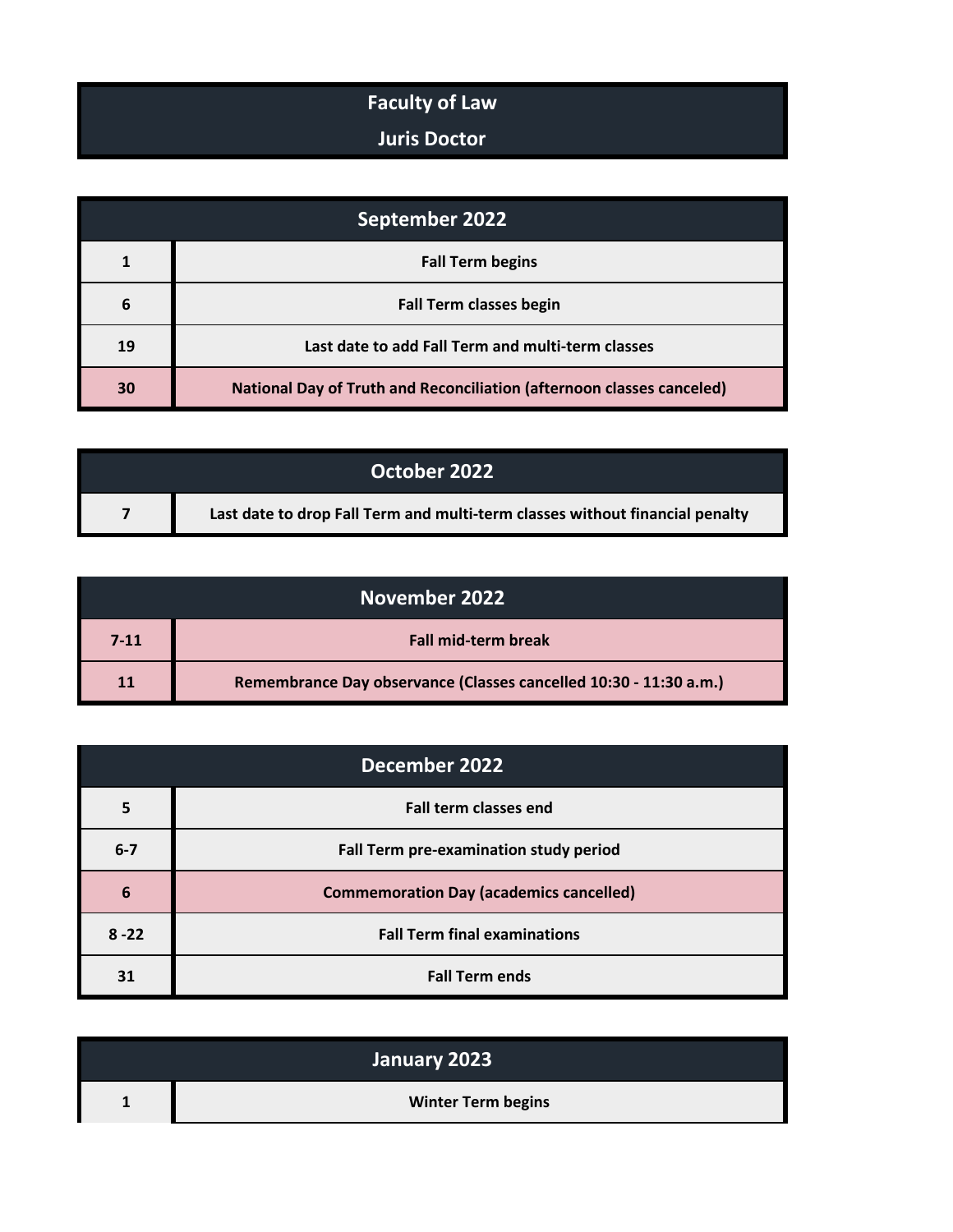|    | Winter Term classes begin            |
|----|--------------------------------------|
| 20 | Last date to add Winter Term classes |

|       | <b>February 2023</b>                                            |
|-------|-----------------------------------------------------------------|
|       | Last date to drop Winter Term classes without financial penalty |
| 20    | <b>Family Day (classes will not be held)</b>                    |
| 20-24 | Mid-term Reading Week (all classes cancelled)                   |

## **March 2023**

| <b>April 2023</b> |                                                          |
|-------------------|----------------------------------------------------------|
| 10                | <b>Winter Term classes end</b>                           |
| $11 - 13$         | Winter Term pre-examination study period                 |
| 14-28             | Final examinations in Winter Term and multi-term classes |
| 30                | <b>Winter Term ends</b>                                  |

| <b>May 2023</b> |                                                                                            |
|-----------------|--------------------------------------------------------------------------------------------|
|                 | <b>Summer Term begins</b>                                                                  |
| 5               | Last date to add Summer Term classes (May-June/6W1 session)                                |
| 5               | Last date to drop Summer Term classes (May-June/6W1) without financial penalty             |
| 5               | Last date to add Summer Term classes (May-July 12W session)                                |
| 8               | <b>Summer Term classes begin</b>                                                           |
| 12              | Last date to drop Summer Term classes (May-July/12W sessions) without financial<br>penalty |